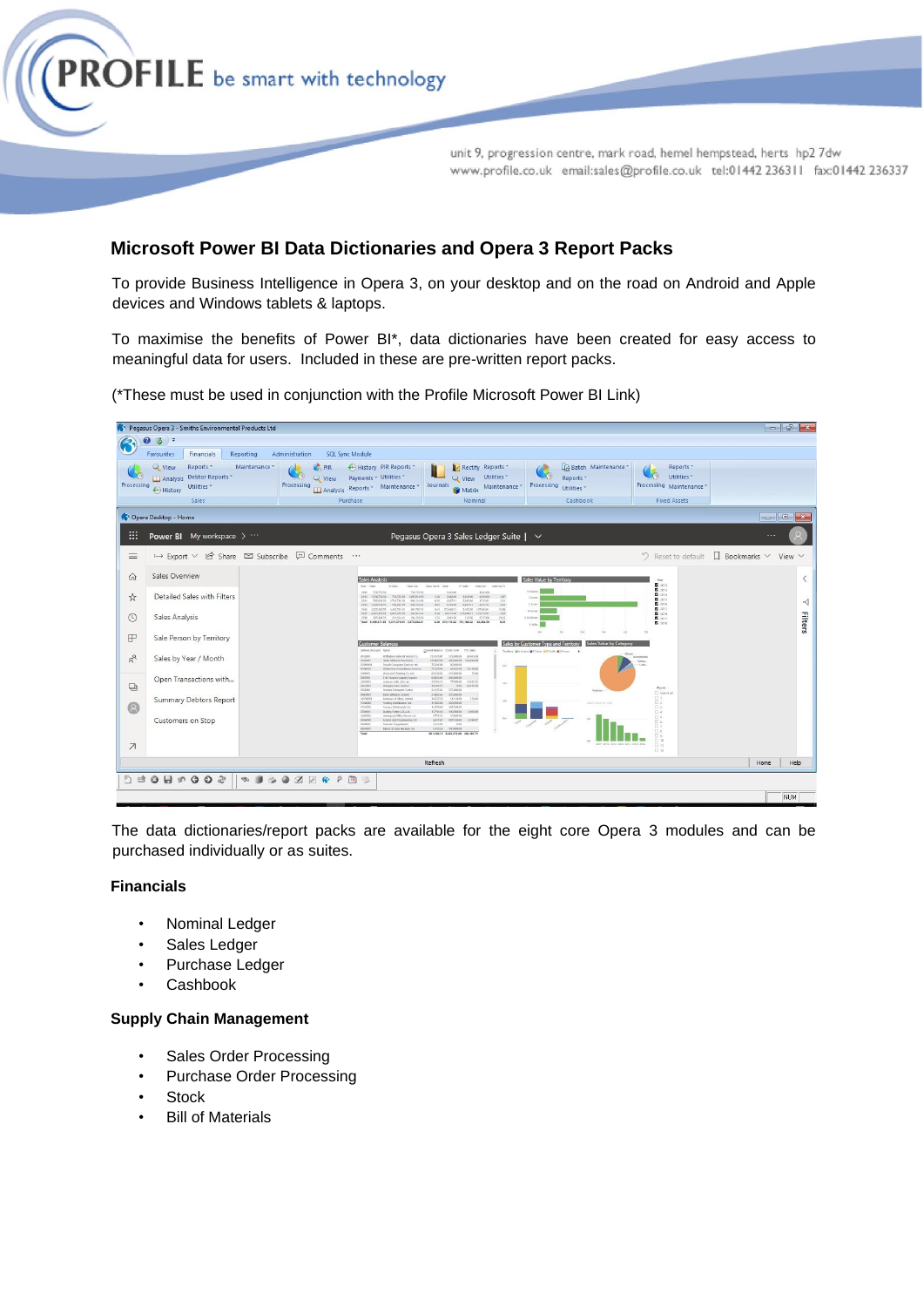

# **Data Dictionaries & Report Packs**

# **Nominal Ledger**

#### *Nominal Ledger Tables Required*

| <b>NACNT</b> | <b>Nominal Accounts</b>           |
|--------------|-----------------------------------|
| <b>NPROJ</b> | <b>First Advanced Dimension</b>   |
| <b>NJOB</b>  | Second Advanced Dimension         |
| <b>NBUDG</b> | <b>Nominal Budgets</b>            |
| <b>NHIST</b> | Nominal History including budgets |
| <b>NCNTR</b> | <b>Nominal Cost Centres</b>       |
| <b>NTYPE</b> | <b>Nominal Types</b>              |
| <b>NSUBT</b> | <b>Nominal Sub Types</b>          |
| <b>NTRAN</b> | <b>Nominal Transactions</b>       |

# **Nominal Supplied Reports**

- 1) Summary Trial Balance
- 2) Summary History with Budgets
- 3) YTD Sales vs Budget Bar Chart

# **Sales Ledger**

*Sales Ledger Required Tables* 

| <b>Sales Analysis History</b>                   |
|-------------------------------------------------|
| <b>Current Month Sales Analysis</b>             |
| <b>Customer Accounts</b>                        |
| <b>Customer Terms</b>                           |
| <b>Customer Profiles</b>                        |
| <b>Sales Hold Reasons</b>                       |
| <b>Sales Transactions</b>                       |
| Sales Lookup Table (Region/Territory/Type etc.) |
| <b>Sales Analysis Codes</b>                     |
|                                                 |
| <b>Stock Items</b>                              |
| <b>Stock Profiles</b>                           |
| <b>Stock Categories</b>                         |
|                                                 |
| <b>Nominal Accounts</b>                         |
| <b>First Advanced Dimension</b>                 |
| Second Advanced Dimension                       |
| <b>Nominal Cost Centres</b>                     |
| <b>Nominal Types</b>                            |
| Nominal Sub Types                               |
|                                                 |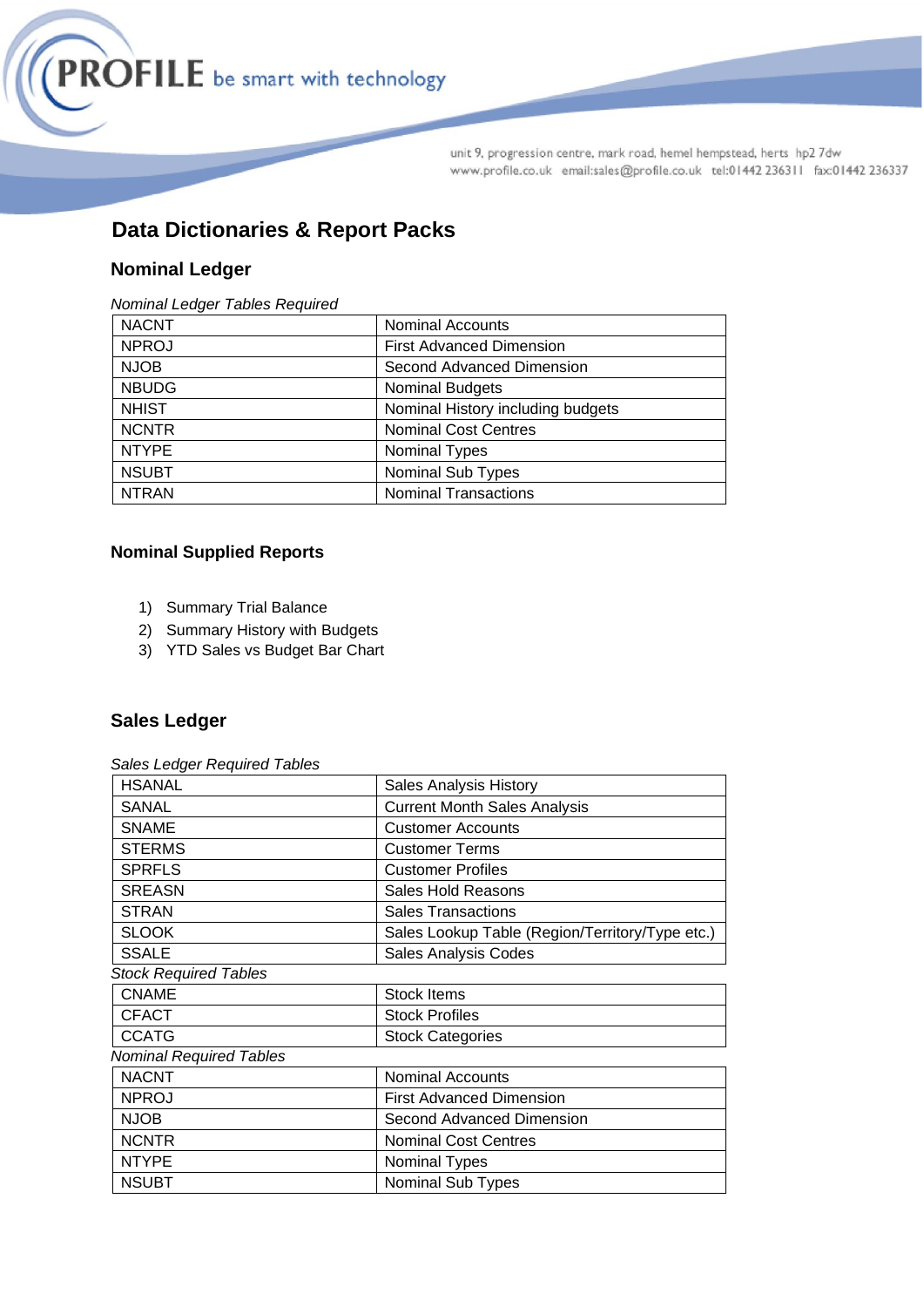

# **Sales Ledger Supplied Reports**

- 1) Sales Overview page with multiples lists and charts
- 2) Detailed Sales Listing with filters
- 3) Grid of Salesperson by Territory
- 4) Sales Analysis Charts
- 5) Grid of Sales by year and month
- 6) Open SL Transactions with aging and account filters
- 7) Summary Debtors Report with drill down to document numbers. Customers on Stop

### **Purchase Ledger**

*Purchase Ledger required Fields* 

| <b>HPANAL</b>                  | <b>Purchase Analysis History</b>       |
|--------------------------------|----------------------------------------|
| PANAL                          | <b>Current Month Purchase Analysis</b> |
| <b>PNAME</b>                   | <b>Supplier Accounts</b>               |
| <b>PTERMS</b>                  | <b>Supplier Terms</b>                  |
| <b>PPRFLS</b>                  | <b>Supplier Profiles</b>               |
| <b>PREASN</b>                  | Purchase Hold Reasons                  |
| <b>PTRAN</b>                   | <b>Purchase Transactions</b>           |
| <b>PLOOK</b>                   | Purchase Lookup Table (Supplier Type)  |
| <b>PPURCH</b>                  | <b>Purchase Analysis Codes</b>         |
| <b>Nominal Required Tables</b> |                                        |
| <b>NACNT</b>                   | Nominal Accounts                       |
| <b>NPROJ</b>                   | <b>First Advanced Dimension</b>        |
| <b>NJOB</b>                    | Second Advanced Dimension              |
| <b>NCNTR</b>                   | <b>Nominal Cost Centres</b>            |
| <b>NTYPRE</b>                  | Nominal Types                          |
| <b>NSUBT</b>                   | Nominal Sub Types                      |

### **Purchase Ledger Supplied Reports**

- 1. Purchase Ledger Summary Dashboard
- 2. Outstanding PL Transactions
- 3. Purchase Analysis Grid

# **Cashbook**

#### *Cashbook Required Tables*

| AENTRY | Cashbook Reconcilable Entry                 |
|--------|---------------------------------------------|
| ATRAN  | <b>Cashbook Transactions</b>                |
|        | Single and Batch Cashbook transactions that |
|        | make up each Cashbook Entry.                |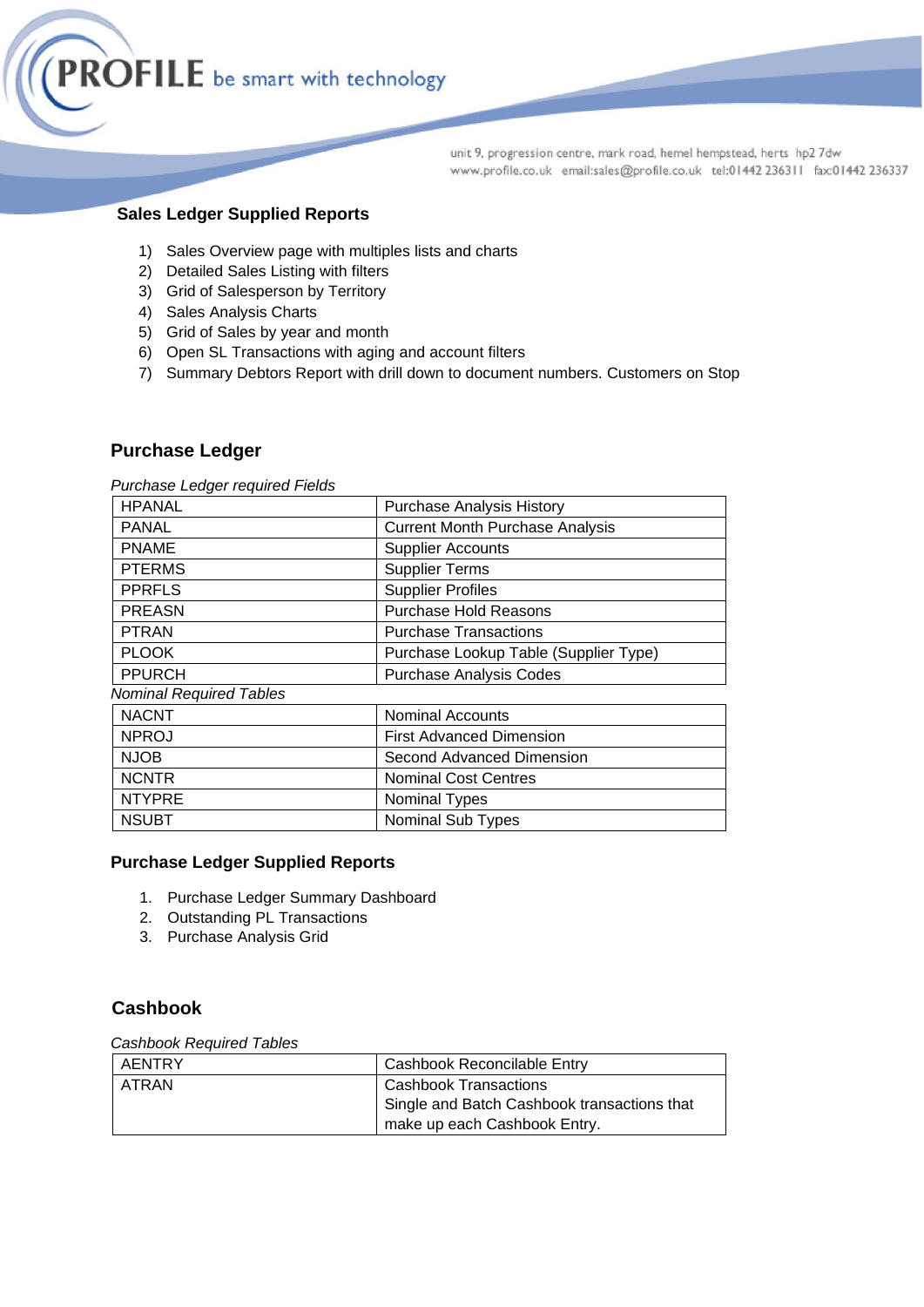

| <b>Nominal Required Tables</b> |  |
|--------------------------------|--|
|                                |  |

| <b>NACNT</b> | <b>Nominal Accounts</b>         |
|--------------|---------------------------------|
| <b>NPROJ</b> | <b>First Advanced Dimension</b> |
| <b>NJOB</b>  | Second Advanced Dimension       |
| <b>NCNTR</b> | <b>Nominal Cost Centres</b>     |
| NTYPE        | <b>Nominal Types</b>            |
| <b>NSUBT</b> | <b>Nominal Sub Types</b>        |

### **Cashbook Supplied Reports**

- 1) Unreconciled Transaction with Bank Account Selector
- 2) All Bank Transactions with a Bank Account Selector and Date Filter
- 3) Unreconciled Balances for all Bank Accounts
- 4) Bank Balances for all Bank Accounts

# **Purchase Order Processing (POP)**

*POP Required Tables* 

| <b>PHEAD</b>                           | Purchase Order Header                 |  |
|----------------------------------------|---------------------------------------|--|
| <b>PITEM</b>                           | <b>Purchase Order Lines</b>           |  |
| <b>Purchase Ledger Required Tables</b> |                                       |  |
| <b>PNAME</b>                           | <b>Supplier Accounts</b>              |  |
| <b>PLOOK</b>                           | Purchase Lookup Table (Supplier Type) |  |
| <b>PPURCH</b>                          | <b>Purchase Analysis Codes</b>        |  |
| <b>Nominal Required Tables</b>         |                                       |  |
| <b>NACNT</b>                           | <b>Nominal Accounts</b>               |  |
| <b>NPROJ</b>                           | <b>First Advanced Dimension</b>       |  |
| <b>NJOB</b>                            | Second Advanced Dimension             |  |
| <b>NCNTR</b>                           | <b>Nominal Cost Centres</b>           |  |
| <b>NTYPE</b>                           | Nominal Types                         |  |
| <b>NSUBT</b>                           | Nominal Sub Types                     |  |
| <b>Stock Required Tables</b>           |                                       |  |
| <b>CNAME</b>                           | <b>Stock Items</b>                    |  |
| <b>CFACT</b>                           | <b>Stock Profiles</b>                 |  |
| <b>CCATG</b>                           | <b>Stock Categories</b>               |  |

### **Purchase Order Processing Supplied Reports**

- 1) Outstanding Orders
- 2) Not invoiced Deliveries
- 3) Completed (Delivered and Invoiced) Orders 4) Undelivered but Invoiced Orders.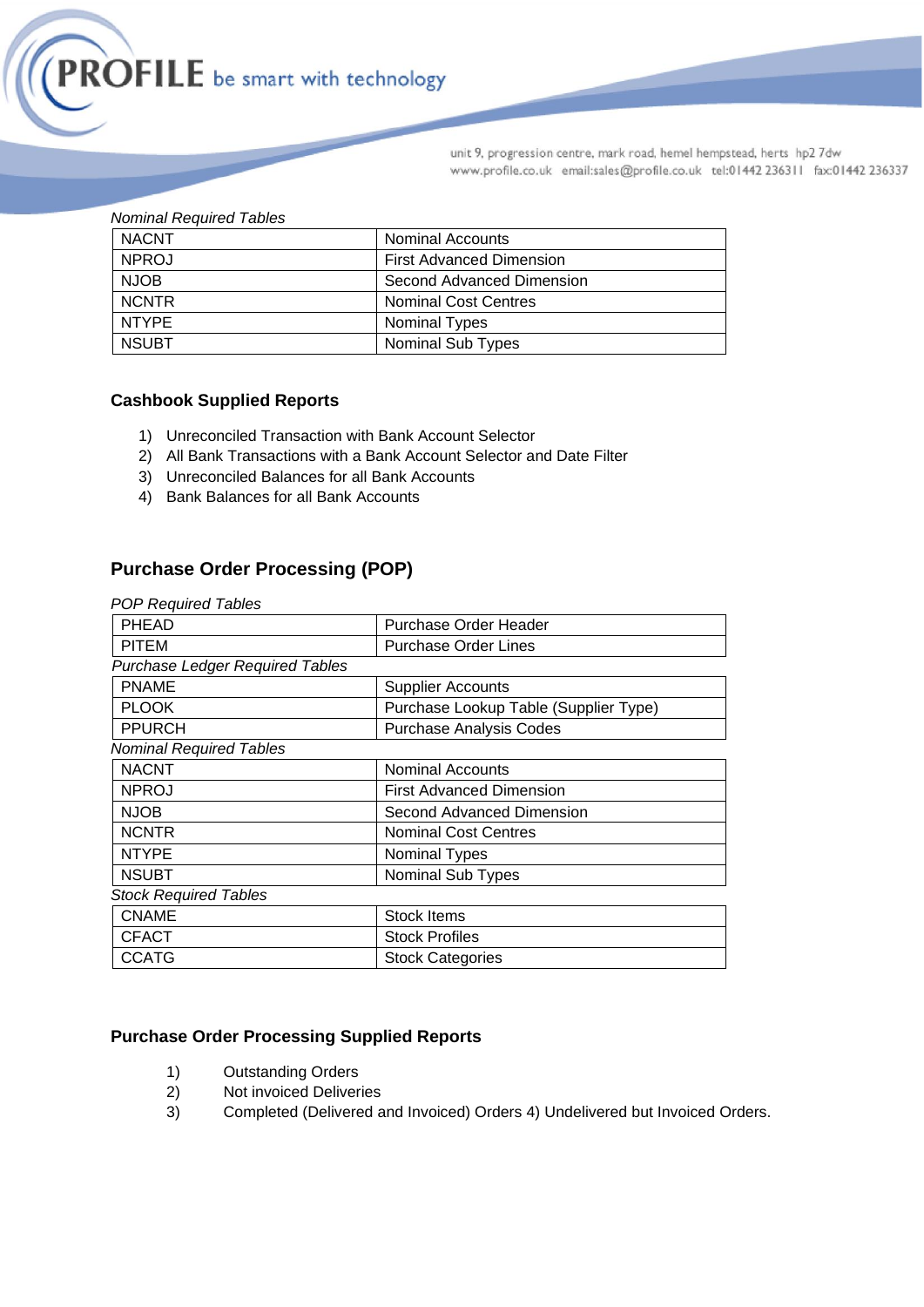

# **Sales Order Processing (SOP)**

| <b>SOP Required Tables</b>          |                                                 |  |
|-------------------------------------|-------------------------------------------------|--|
| <b>IHEAD</b>                        | SOP / Invoice / Delivery / Order Headers etc.   |  |
| <b>ITRAN</b>                        | SOP / Invoice / Delivery / Order Lines etc.     |  |
| <b>CCATG</b>                        | <b>Stock Categories</b>                         |  |
| <b>Sales Ledger Required Tables</b> |                                                 |  |
| <b>HSANAL</b>                       | Sales Analysis History                          |  |
| <b>SANAL</b>                        | <b>Current Month Sales Analysis</b>             |  |
| <b>SNAME</b>                        | <b>Customer Accounts</b>                        |  |
| <b>STERMS</b>                       | <b>Customer Terms</b>                           |  |
|                                     | Fully reengineered using SQL to hide the use of |  |
|                                     | <b>Custom Terms Profiles</b>                    |  |
| <b>SPRFLS</b>                       | <b>Customer Profiles</b>                        |  |
|                                     | Fully reengineered using SQL to hide the use of |  |
|                                     | <b>Custom Customer Profiles</b>                 |  |
| <b>SREASN</b>                       | <b>Sales Hold Reasons</b>                       |  |
| <b>STRAN</b>                        | <b>Sales Transactions</b>                       |  |
| <b>SLOOK</b>                        | Sales Lookup Table (Region/Territory/Type etc.) |  |
| <b>SSALE</b>                        | <b>Sales Analysis Codes</b>                     |  |
| <b>Stock Required Tables</b>        |                                                 |  |
| <b>CNAME</b>                        | <b>Stock Items</b>                              |  |
| <b>CFACT</b>                        | <b>Stock Profiles</b>                           |  |
| <b>CCATG</b>                        | <b>Stock Categories</b>                         |  |
| <b>Nominal Required Tables</b>      |                                                 |  |
| <b>NACNT</b>                        | <b>Nominal Accounts</b>                         |  |
| <b>NPROJ</b>                        | <b>First Advanced Dimension</b>                 |  |
| <b>NJOB</b>                         | Second Advanced Dimension                       |  |
| <b>NCNTR</b>                        | <b>Nominal Cost Centres</b>                     |  |
| <b>NTYPE</b>                        | Nominal Types                                   |  |
| <b>NSUBT</b>                        | Nominal Sub Types                               |  |

# **SOP Supplied Reports**

- 1) Quotations with quotation number and account filters
- 2) Pro-forma Invoices
- 3) Outstanding Sales Orders
- 4) Not invoiced Delivery Notes
- 5) Delivery Note Listing for general enquiries with a selection of filters
- 6) Invoice Listing for general enquiries with a selection of filters
- 7) Credit Notes
- 8) Documents